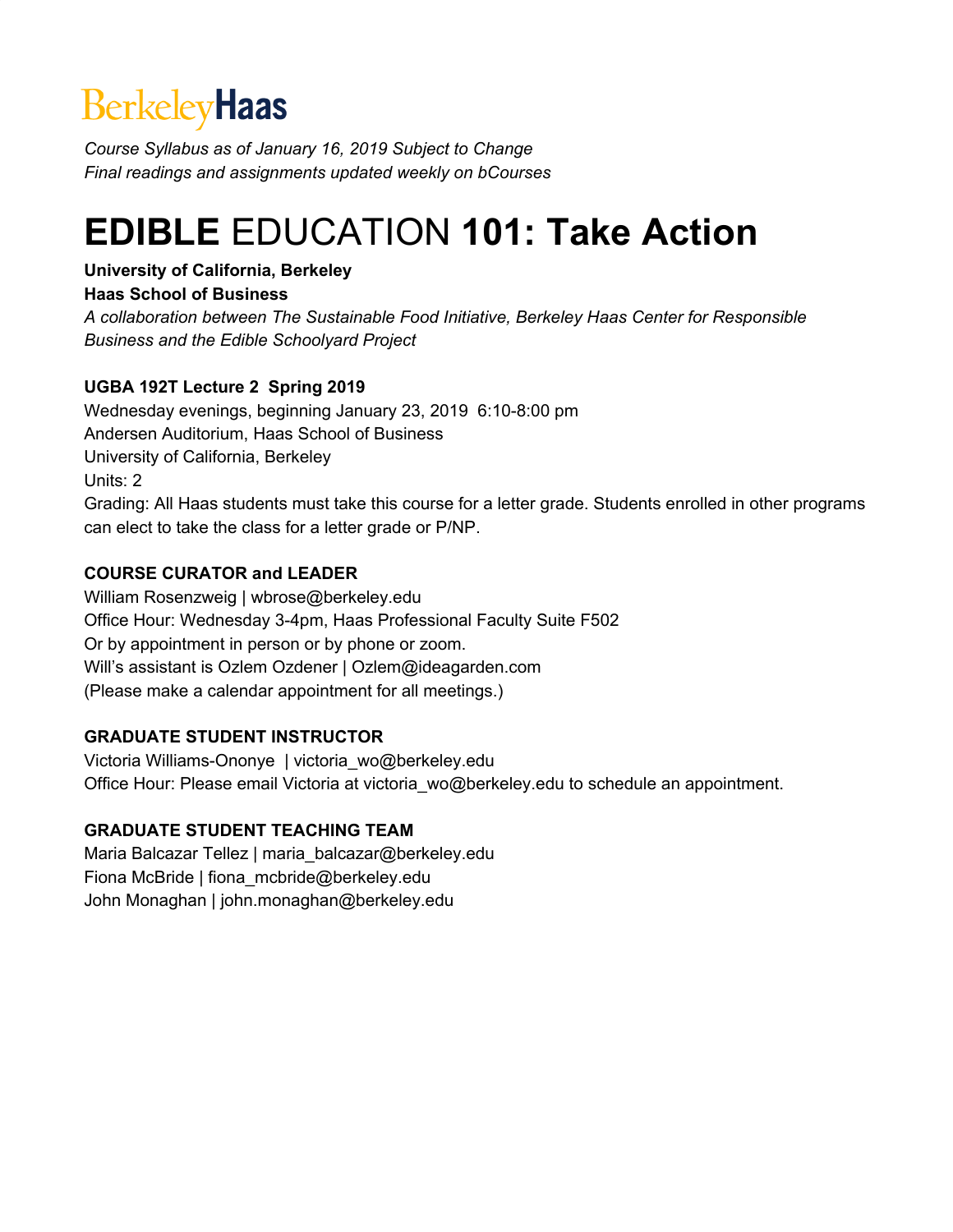## **EDIBLE** EDUCATION **101: COURSE OVERVIEW**

This uniquely UC Berkeley course, now in its eighth year, explores the future of food, its diverse systems and movements. Edible Education 101 is a two-credit weekly lecture series that brings renowned experts—leading academics and practitioners—to campus to share their visions, research, and experiences about food and its critical role in our culture, well-being and survival.

The food system is a complex web of interconnected relationships and disciplines. It is also estimated to be at least a \$12 trillion dollar business globally. The way food tastes, is produced, distributed and eaten has everything to do with our personal, public and planetary health and sustainability. Edible Education 101 reveals the systematic links between agroecology, agronomy, anthropology, biology, business, cooking, economics, nutrition, philosophy, policy, sociology, technology and the arts. Past lecture topics have included organic agriculture, school lunch reform, food safety, hunger and food security, global inequities in food, chef-seed breeder collaborations, urban agriculture, food sovereignty, and local food economies.

This course is different each year it is offered, keeping the content fresh and unique. It is a special co-creation of the faculty, student learners, and distinguished guests who bring their perspectives and passions to the course in ways intended to inform and inspire you. At EE 101, the class sessions and readings aim to guide you to develop *food-systems intelligence*—a personal understanding of how the diverse facets of the food system relate and depend on one another, especially one's own role as a participant in the food system and how individual and collective choices, actions and behaviors affect it. We'd like to see our next generation of eaters and leaders develop consciousness and intention as "systems actors" and systems thinkers.

We also hope the lectures and readings will inspire and encourage you to discover, define and refine your own ethical values and moral compass throughout the semester. We hope this clarity will guide your conscious choices as an "eater" or "prosumer" in the food system. Ultimately, we hope you might develop a mindset whereby you consider every meal you eat or every purchase you make as an "asset allocation" of stomach, heart and wallet.

With the recent reports published in Fall 2018 by the IPCC (Intergovernmental Panel on Climate Change) and the US Government's Fourth National Climate Assessment, there is heightened urgency about the devastating impacts of a warming planet. The way food is currently produced and consumed creates significant climate impacts. According to **Project [Drawdown](https://www.drawdown.org/solutions/food)**, of the top 20 solutions identified as most effective to addressing climate change (out of the 80 compiled) eight relate directly to the food system. "While we need all 80 solutions to be implemented in parallel, **the decisions we all make every day on the food we produce, purchase and consume is perhaps the** *single most important* **contribution an individual can make."**

The 2019 offering of Edible Education 101 will focus on how we can each become knowledgeable and empowered to **Take Action** in transforming the food system to become healthy, sustainable and just. We will highlight evidence-based innovations and entrepreneurial tools and solutions throughout the semester and invite students to develop creative and effective plans at an individual, local, regional, national and global scale.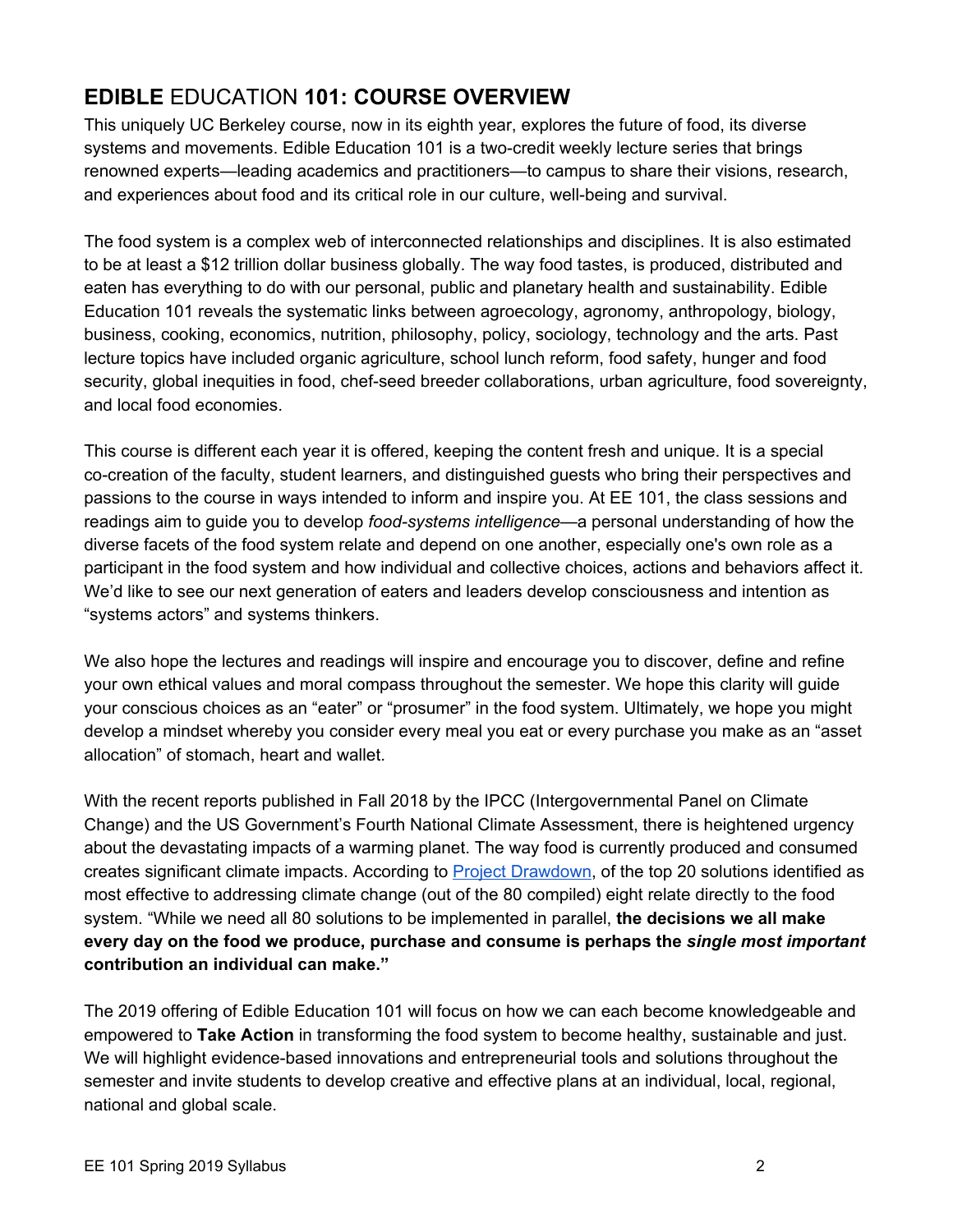## **COURSE ORGANIZERS**

**William Rosenzweig** is a Fellow at the Institute for Business and Social Impact at BerkeleyHaas. In 1990, Will served as founding CEO of The Republic of Tea and has had a prolific career as an entrepreneur cultivating early-stage companies focused on health and sustainability. He is the recipient of the 2010 Oslo Business for Peace Award and was named one of seven people shaping the future of food by Bon Appetit magazine.

**Alice Waters** is a 1967 graduate of UC Berkeley and the founder of Chez Panisse and The Edible Schoolyard Project. She is respected as one of the most influential people in the world of food in the past 50 years and is a recipient of many honors including the 2014 National Humanities Medal, presented by President Obama.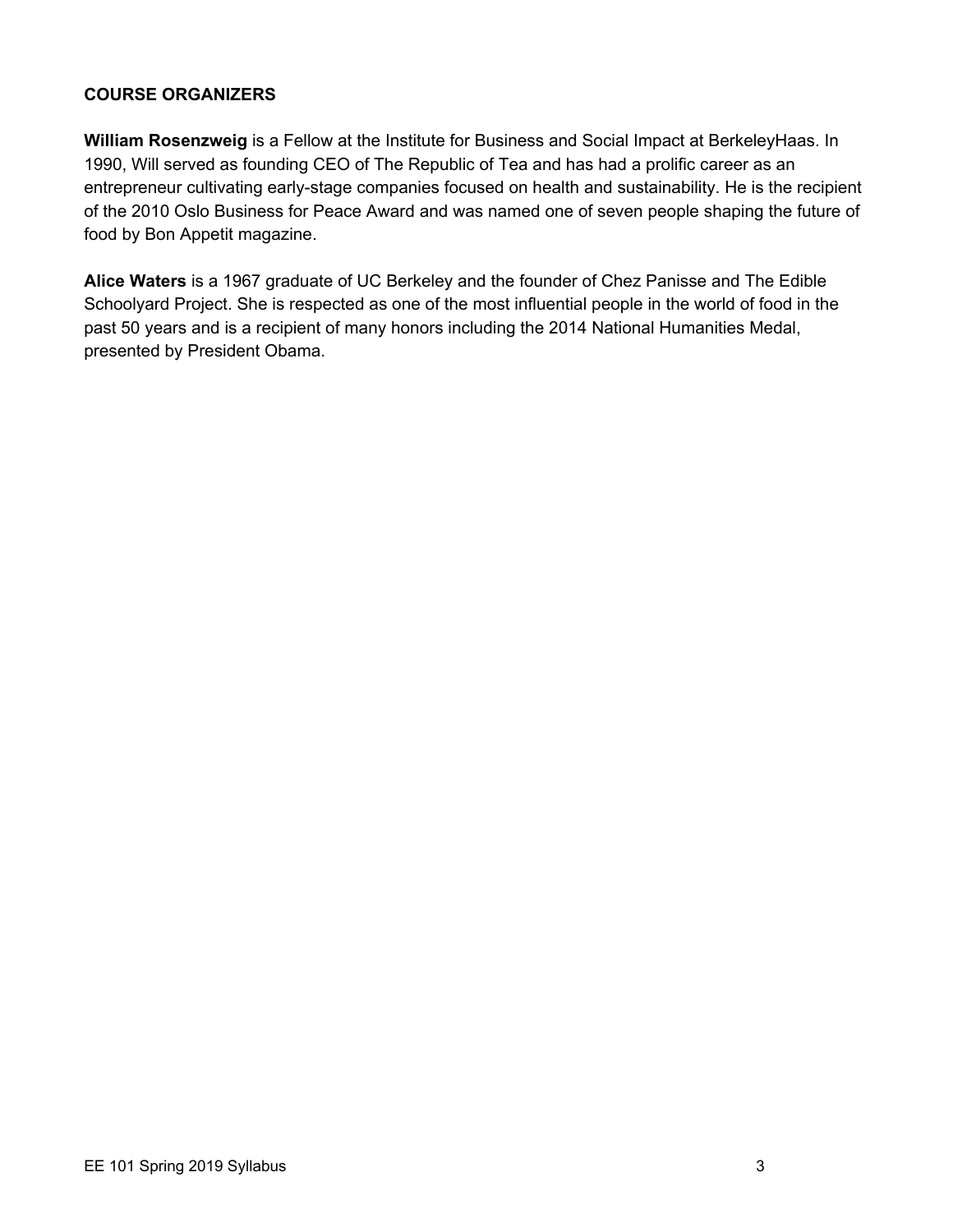## **EDIBLE** EDUCATION **101: Take Action! COURSE DATES and TOPICS AT A GLANCE**

| <b>DATE</b> | <b>CLASS</b><br><b>NUMBER</b> | <b>TOPIC</b>                                                                     | <b>SPEAKERS</b>                                                            |
|-------------|-------------------------------|----------------------------------------------------------------------------------|----------------------------------------------------------------------------|
| 1/23/19     | Class One                     | <b>Inspire:</b> The Call for Food Systems<br>Transformation                      | Will Rosenzweig with<br>guest Jack Algiere                                 |
| 1/30/19     | Class Two                     | <b>Illuminate:</b> The Power of Transparency                                     | Urvashi Rangan, PhD                                                        |
| 2/6/19      | <b>Class Three</b>            | Regenerate: Health from the Soil Up                                              | Daphne Miller, MD                                                          |
| 2/13/19     | <b>Class Four</b>             | <b>Advocate: What the Farm Bill Means and</b><br>Why it Matters                  | Nina Ichikawa with<br>Christina Badaracco<br>and Shanti Prasad             |
| 2/20/19     | <b>Class Five</b>             | <b>Organize: Are Restaurant Careers</b><br>Sustainable?                          | Danny Meyer                                                                |
| 2/27/19     | <b>Class Six</b>              | <b>Sow: Seeds of Resistance and Deliciousness</b>                                | Mark Schapiro and<br><b>Charlotte Douglas</b>                              |
| 3/6/19      | <b>Class Seven</b>            | Grow: Pathogens, Chemicals, and the Fragile<br>Future of the Strawberry Industry | Julie Guthman, PhD                                                         |
| 3/13/19     | Class Eight                   | Reimagine: Taking Action on Diversity and<br>Inclusion in the Food Industry      | Samin Nosrat and<br><b>Shakirah Simley</b>                                 |
| 3/20/19     | <b>Class Nine</b>             | <b>Cultivate: The Chef-Farmer Partnership</b>                                    | Alice Waters and<br><b>Bob Cannard</b>                                     |
| 3/27/19     | <b>Spring Break</b>           | <b>NO CLASS MEETING</b>                                                          |                                                                            |
| 4/3/19      | Class Ten                     | Discern: Representation Matters in Food<br>Media                                 | Naomi Starkman with<br>Soleil Ho, Luz Calvo,<br>and Stephen<br>Satterfield |
| 4/10/19     | <b>Class Eleven</b>           | <b>Experience: Learning and Knowing Food</b><br>Systems                          | Fabrizia Lanza and<br>Carolyn Federman                                     |
| 4/17/2019   | <b>Class Twelve</b>           | <b>Innovate:</b> Food Systems Entrepreneurship                                   | Will Rosenzweig and<br>guests                                              |
| 4/24/2019   | <b>Class Thirteen</b>         | Harvest & Reflect: Course Summary and the<br>Future                              | Michael Pollan<br>(invited)                                                |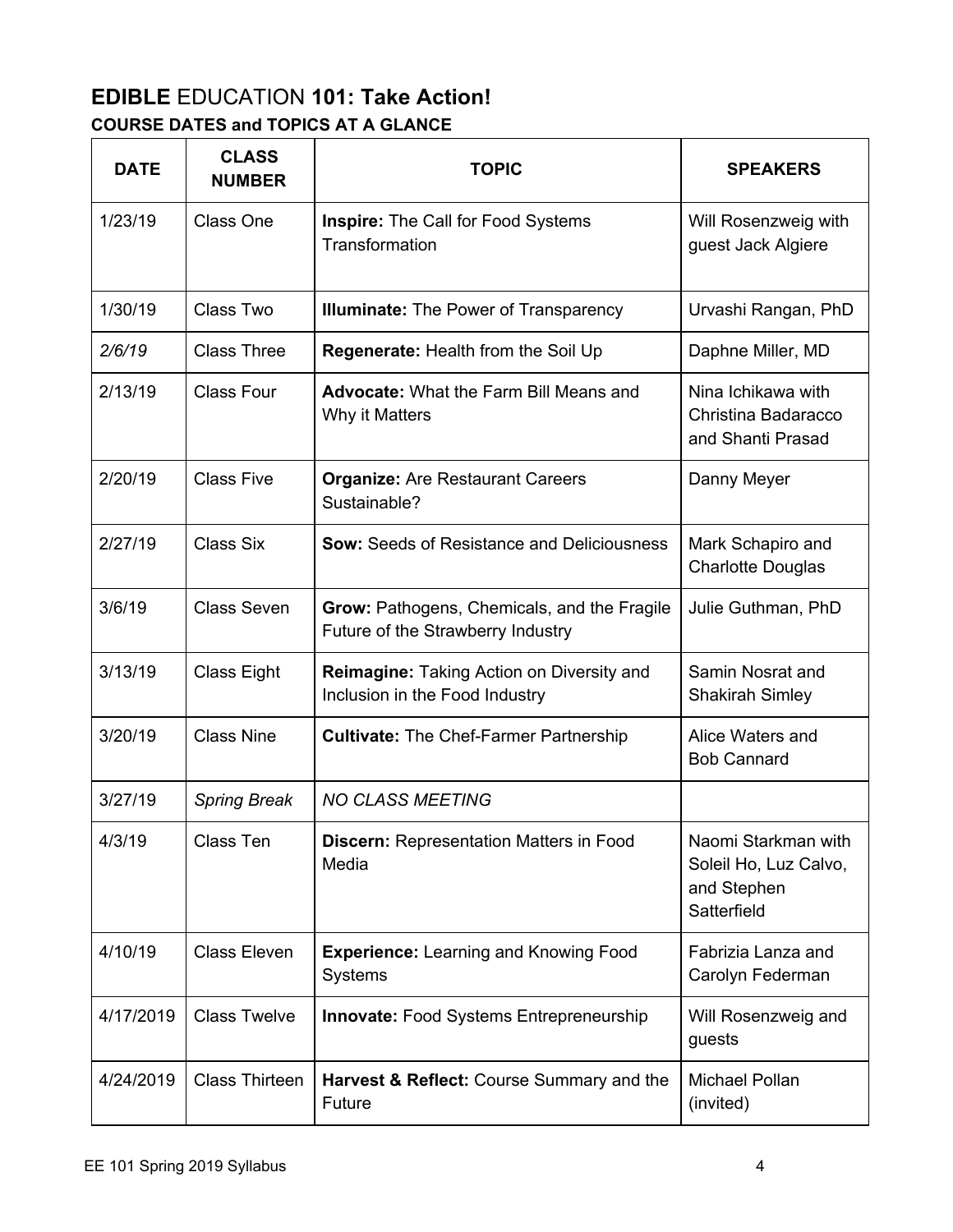## **TECHNOLOGY**

This course will use bCourses for all assignments and course communications. All students will be required to use Kahoot for weekly attendance and participation in lectures. Kahoot requires internet access through a laptop or mobile device. **With the exception of laptop/phone usage during Kahoot usage, use of all electronic devices is not permitted during class. Note taking or usage of laptops outside of designed Kahoot sessions is not allowed. Please give your full attention to the lecturers and guest speakers.**

#### **ASSIGNMENTS**

Students are required to complete weekly assigned readings as posted on bCourses, as well as submit weekly reading questions and two essays during the semester. Please refer to bCourses on a frequent basis for all lectures, readings and assignments. Speakers and assignments are subject to change, given the complexity of our guests' schedules. The semester program topics and lectures have been organized in the most coherent fashion possible, given the complex scheduling requirements of our esteemed experts who come to join us.

**Weekly Reading Questions**: Students are responsible for submitting a weekly question to bCourses based on assigned readings by **11:59pm on the Sunday night prior to each lecture**. For example, questions for Professor Rosenzweig's January 23rd lecture need to be submitted on bCourses by 11:59 pm on Sunday, January 20<sup>th</sup>. Students are allowed to miss no more than 2 reading questions during the semester. Students who miss more than two assignments will have their grade reduced proportionately. Questions submitted late will not be accepted. The questions that you pose should relate specifically to the reading, the lecture topic and the work of the guest speaker. Please make your questions specific, curious and detailed. We want to have you take the conversation to a deeper level of inquiry. The question you submit should clearly show us that you have done your homework (reading, speaker and topic background research, etc.). Readers will select student questions for the moderator to present at the Wednesday night course sessions. If your question is selected, you will receive extra credit and have your name submitted for a lottery to participate in a speaker dinner following the class.

**Essays:** Students are required to complete two 4-5 page essays. The essays will be due on **March 6 th** and **May 15 th** . Papers must be turned in by 11:59 on these dates or they will be marked late, which will result in a penalty of one letter grade for each day it is late. Essay prompts will be provided at least two weeks in advance of due dates.

#### **There is no final exam for this course. The second essay serves as the final exam.**

#### **REGISTERED STUDENT ATTENDANCE POLICY**

As a 2-unit letter grade and P/NP course, grades are heavily based on attendance and the weekly questions. In order to pass the class, students may miss no more than two class meetings. Missing 3 classes will automatically result in a NP grade. Attendance is taken at the beginning and end of each class meeting. **You will need to use your laptop or mobile device when we take attendance. Please be sure to have it with you. Assisting another student for attendance purposes will result in a NP for both students involved.**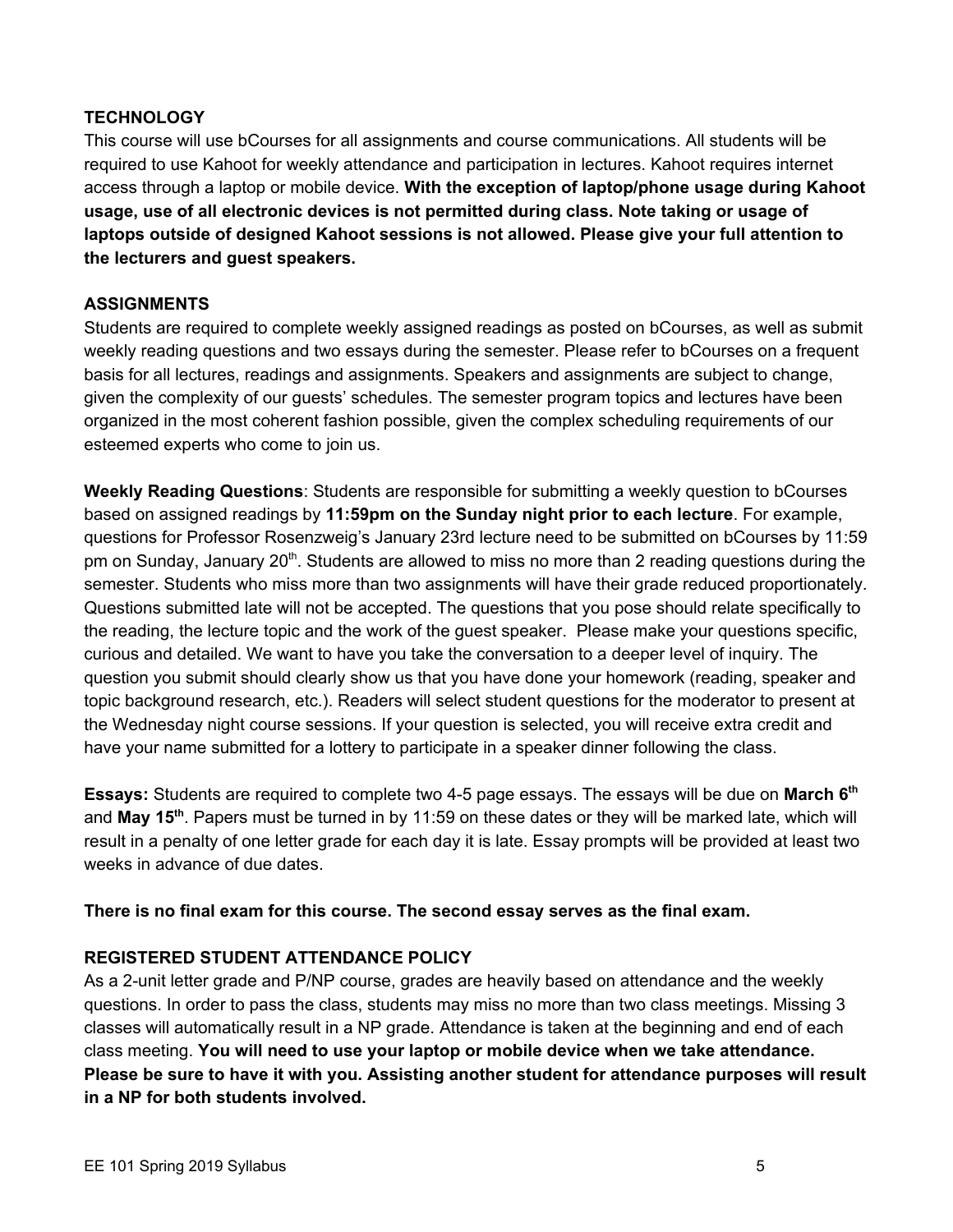## **PUBLIC ATTENDANCE AT LECTURES**

A limited number of seats are available to the public and are made available the week before each Wednesday class through an Eventbrite invitation. Tickets become available exactly one week before each lecture. For non registered university or community member to get tickets or view lectures online, please use this [link](https://docs.google.com/document/d/1xNyurePRNU0fKzT6KJOn02GgpC6xu_gZzWdEitnroLw/edit?usp=sharing) to register and to receive more information.

## **GRADING**

In class attendance and participation in the ongoing conversation related to the course are essential dimensions of Edible Education. Students are allowed **two** absences. More than two absences from class results in a NP.

- 1.) Answering in-class weekly questions during lectures = 25% of grade
- 2.) Submitting a weekly question pertaining to the assigned reading via bCourses prior to the lecture = 25% of grade
- 3.) Two 4-5 page papers, constitute 25% each = 50% of your grade

The essays will be graded based on their analysis and reflection of key content presented by speakers and the assigned readings that support the lectures. The papers need to demonstrate both critical individual thinking and contextual understanding, as well as make specific references to facts and perspectives provided in the classroom and readings.

## **CAMPUS RESOURCES**

If you are in need of economic, food or housing support, you can find help at [basicneeds.berkeley.edu](http://basicneeds.berkeley.edu/) You may be eligible for money to buy groceries via [calfresh.berkeley.edu](http://calfresh.berkeley.edu/) or our Food [Assistance](https://financialaid.berkeley.edu/food-assistance-program) [Program](https://financialaid.berkeley.edu/food-assistance-program). If you are in need of food immediately, please visit our UC Berkeley Food Pantry at [pantry.berkeley.edu/.](https://pantry.berkeley.edu/)

#### **COURSE SCHEDULE AND TOPICS**

(Note: Our guests' schedules are complicated and subject to change. We always do our best to follow the schedule as set-forth. **Enrolled students need to check bcourses on a weekly basis to access the updated schedule and required readings for the course.)**

#### **Class One: 1/23/19**

*Inspire:* **The Call for Food Systems Transformation** Speakers: **Will Rosenzweig** with special guest **Jack Algiere**

Few things could be considered more essential to our lives than the food we eat everyday. What we eat, how we eat, with whom we eat, where our food comes from and how it is prepared are vital aspects of our daily lives—and ultimately our personal well-being and planetary health. This class will introduce the discipline of systems-thinking by exploring the interdependencies between food, agriculture, health, behavior, culture, policy, science, economics and climate. We will study a model for a healthy food system and explore ways we might intervene in the existing model to catalyze positive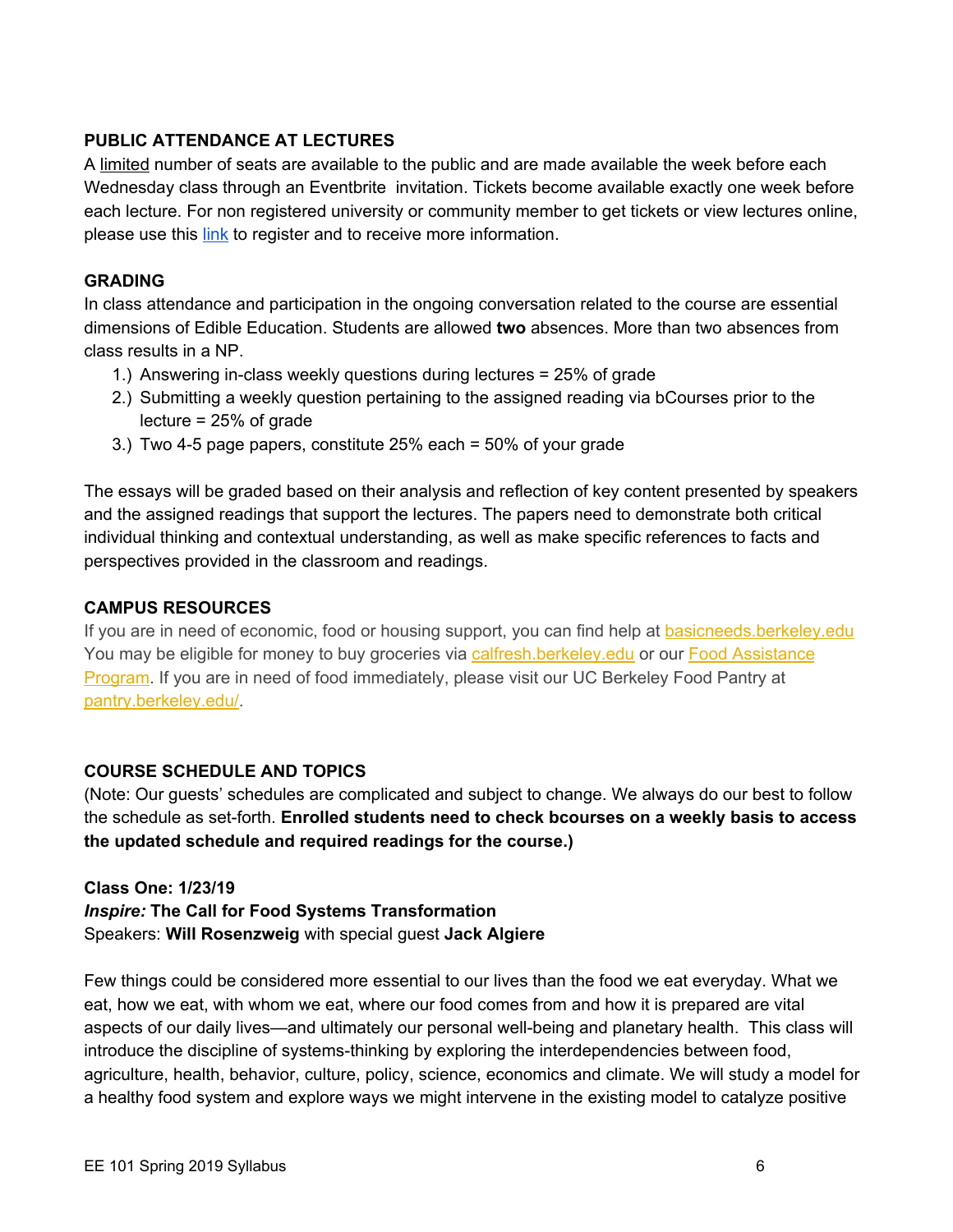change and become systems-actors. We will begin to think about creative and innovative ways we can make change in our own lives and in the systems in which we interact everyday.

**Jack Algiere,** the farm director at Stone Barns Center, pays us a special visit from the Hudson Valley in New York, to illustrate how the farm itself functions as a whole living system.

## **Required Readings:**

#### **Dancing with [Systems](http://donellameadows.org/archives/dancing-with-systems/)**

People who are raised in the industrial world and who get enthused about systems thinking are likely to make a terrible mistake.

## **Food Source [Chapter](https://foodsource.org.uk/sites/default/files/chapters/pdfs/foodsource_chapter_1.pdf) One**

What is meant by a food system? Please review these trends and interconnections.

## **Climate Change and Food [Systems](http://www.merid.org/~/media/CCFS/CC-FS%20Final%20Report%20November%202017) Final Report.** Pages 35-39

Applying a Food Systems Perspective to Climate Change, Climate Change Food Systems

## **Class Two: 1/30/18** *Illuminate:* **The Power of Transparency** Speaker: **Urvashi Rangan, PhD**

The Food Industry is a twelve trillion dollar annual business—something we actively participate in several times a day, consciously and unconsciously. Its rules and regulations are confusing and often opaque. Yet how our food is produced and what foods we choose to eat matter in very significant and urgent ways.

Our understanding of the myriad connections and relationships within the food web is rapidly expanding. Cross-disciplinary collaborations are stimulating new models and innovative solutions to solve some of the world's' most pressing food-related challenges. One starting point is to better understand the systematic impacts of our personal food habits and choices—our personal and collective FoodPrint.

To complicate matters further, our marketplace allows for many facets of our food system to be kept from public disclosure—food processing aids, drugs used in animal production, pesticides used on crops, genetic modification, ingredients in animal feed, origin of processed foods—to name a few. Claims like "natural" can be made without any true meaning or verification while other claims require on farm inspections and must meet a set of standards like "Animal Welfare Approved," "Biodynamic" and "Organic."

In the current political climate, eaters carry significant sway in changing market production and practices by demanding meaningful products. We'll explore effective change strategies that put citizens' needs and interests first.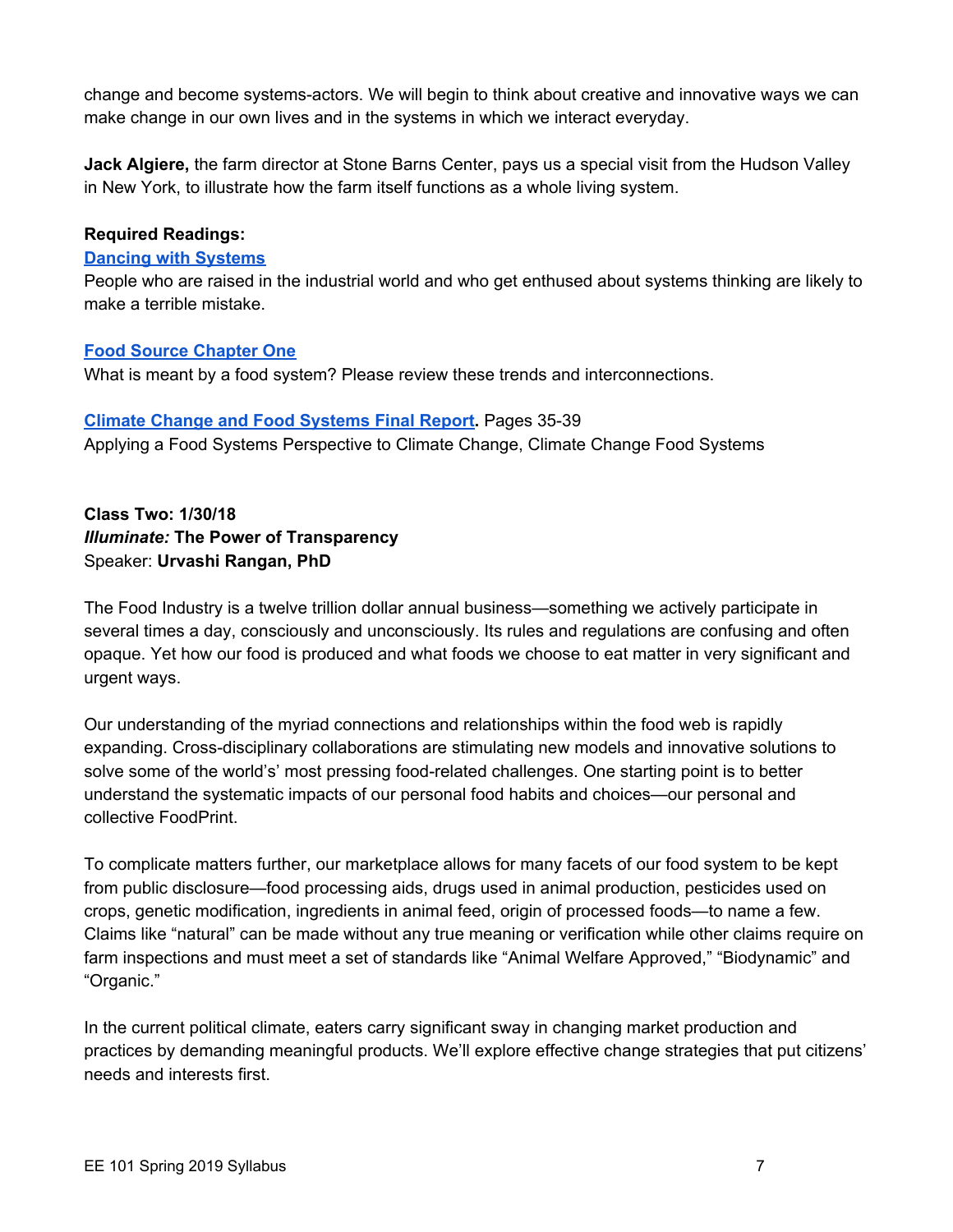**Urvashi Rangan, PhD** *is an environmental health scientist and toxicologist with more than 25 years of experience in hazard analysis and risk communication. She has led several investigations of food and consumer products, assessing safety risks and oversight gaps, while also identifying better market choices. Urvashi is particularly interested in evidence-based narratives that can influence marketplace and policy change. Urvashi is a national spokesperson and advocate on a wide range of food safety risks—pathogens, pesticides, antibiotic resistance, arsenic and other carcinogens—as well as sustainable solutions, product choices and meaningful labels.*

*Urvashi serves as Chief Science Advisor to the Grace Communications Foundation where she works on a wide range of communication and messaging initiatives on sustainable food issues. She is curating strategic messaging conversations among diverse stakeholders on topics like climate and pasture-based livestock systems; regenerative agriculture, labels and the role of organic principles; supporting adversely impacted communities from industrial/toxic exposures; and considerations regarding new meat and dairy replacements made from engineered yeast, bacteria and algae.*

*She has won several awards in investigative journalism and communications, participated in a number* of public debates on food systems, testified to Congress and other agencies, as well as served as a *member of the FDA Food Advisory Committee. She received her PhD in Environmental Health Sciences in from Johns Hopkins University, School of Public Health.*

## **Required Readings:**

**I Trust Cows More Than I Trust [Chemists](https://slowmoney.org/blog/interview-joan-gussow)** An interview with Joan Gussow

#### **Review the website: [Foodprint.org](http://foodprint.org/)**

**Class Three: 2/6/19** *Cultivate:* **Health from the Soil Up** Speaker**: Daphne Miller, MD**

The carbon, nitrogen, and every mineral and vitamin that is a building block in our own bodies is derived from soil. The nutrient exchange between soil, microbe and plant is similar to what takes place in our own intestines. Diversity of microbiota is key to health.

The soil is where everything begins. The importance of soil microbiota in maintaining healthy agricultural ecosystems is well established, but how do these same bacteria influence human health? Emerging research suggests that diverse soil ecosystems can reduce non-communicable diseases, prevent development of allergies, and improve mental health. In this class, we'll seek to understand the importance of soil health both on and off the farm, and how increasing our understanding (and respect) of soil can shape the way we build a more sustainable food system.

**Dr. Daphne Miller** *Ever since a high school biology teacher informed Daphne that clover produces a hormone similar to human estrogen, she has been fascinated by how our external ecosystem is linked* to our internal one. Miller is a practicing family physician, author and Associate Clinical Professor at the *University of California San Francisco. For the past fifteen years, her leadership, advocacy, research*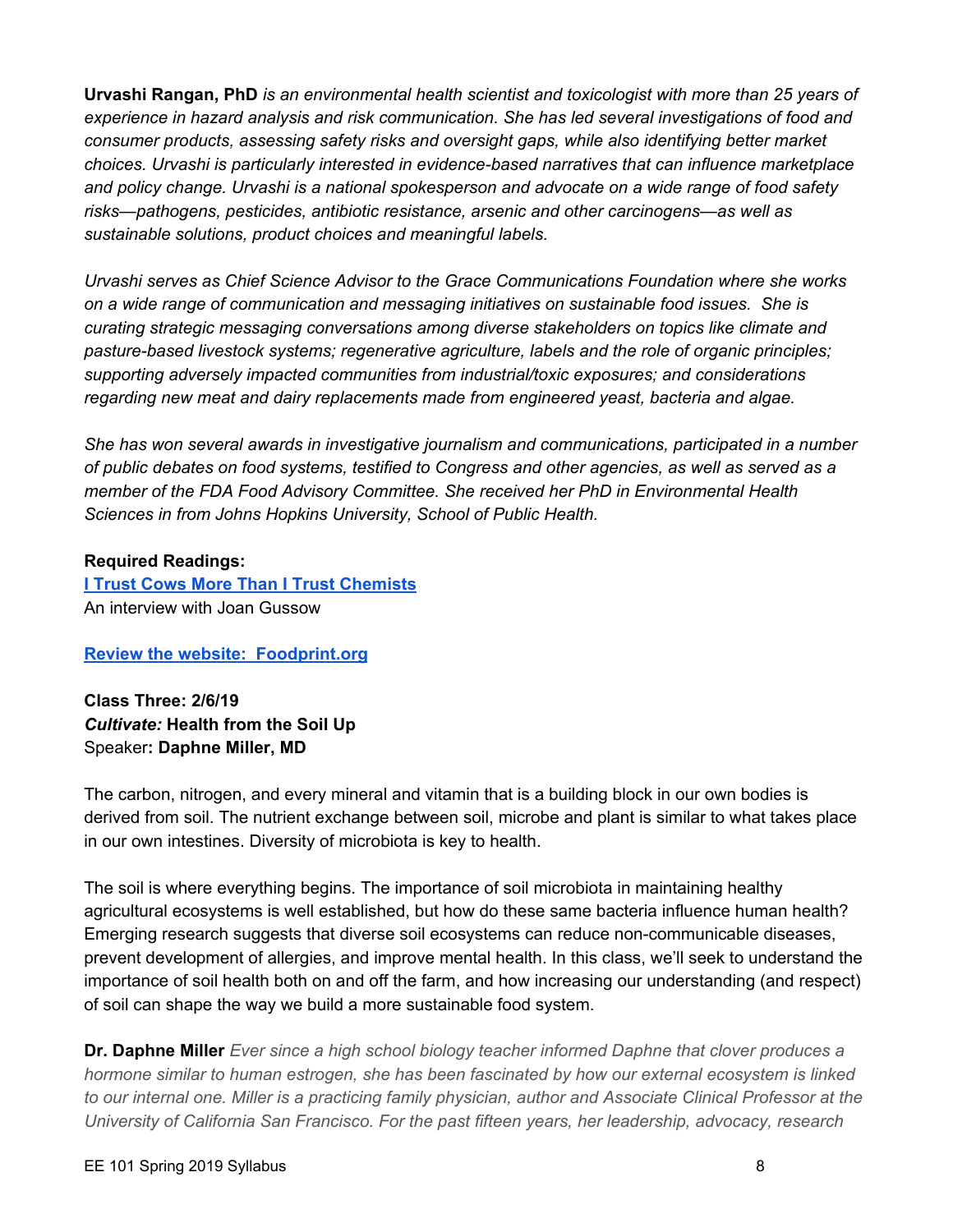*and writing have focused on the connections between food production, ecology and health. Her writings and profiles can be found in many publications including the Washington Post, the New York Times, Vogue, Orion Magazine, Yes! Magazine, Food and Wine, The Guardian UK and Harvard Medical Magazine and JAMA. She is author of The Jungle Effect: The Healthiest Diets from Around the World, Why They Work and How to Make Them Work for You (HarperCollins 2008) and Farmacology: Total Health from the Ground Up (HarperCollins 2013). Farmacology appears in four languages and was the basis for the award-winning documentary In Search of Balance. She is a graduate of Brown University where she majored in medical anthropology. She received her medical degree from Harvard Medical School and completed a residency and NIH-funded research fellowship at the University of California, San Francisco.*

#### **Required Readings:**

**The [Surprising](https://www.yesmagazine.org/issues/how-to-eat-like-our-lives-depend-on-it/how-dirt-heals-us) Healing Qualities ... of Dirt** A doctor discovers exposure to healthy farm soil holds keys to healthy bodies.

#### **The Curious Case of the [Antidepressant,](https://www.yesmagazine.org/issues/good-health/the-curious-case-of-the-antidepressant-anti-anxiety-backyard-garden-20151112) Anti-Anxiety Backyard Garden**

Whether it's microbes in the dirt or fresh air—or both—researchers do know this: Gardening is strong medicine.

## **Reshaping [agriculture](http://www.ifpri.org/publication/reshaping-agriculture-nutrition-and-health) for nutrition and health (Chapters 1 and 2)**

The fundamental purpose of agriculture is not just to produce food and raw materials, but also to grow healthy, well-nourished people. One of the sector's most important tasks then is to provide food of sufficient quantity and quality to feed and nourish the world's population sustainably so that all people can lead healthy, productive lives.

## **Class Four: 2/13/19** *Advocate:* **What the New Farm Bill Means and Why it Matters** Speakers: **Nina Ichikawa in conversation with Christina Badaracco and Shanti Prasad**

The Farm Bill is one of the most important pieces of legislation in American culture. Negotiated every five to seven years, and recently signed at the end of 2018, it has tremendous implications for food production, nutrition assistance, habitat conservation, international trade, and much more. Yet at nearly 1,000 pages, it is difficult to understand for policymakers, let alone citizens.

Our guests will briefly explain the three main components of the bill—farm subsidies, food stamps or SNAP, and conservation programs—as well as how crucial public policies are changing.

Given the magnitude of its reach, we need to understand the implications of choices set forth in the Farm Bill and come to better understand how it affects the daily lives of diverse groups of Americans.

**Nina F. Ichikawa, Acting Director, Berkeley Food Institute** *Nina is a fourth-generation Californian and policy professional dedicated to making good food accessible, sustainable, and culturally* appropriate. Prior to joining BFI, she served in the office of Senator Daniel K. Inouye and with the US *Department of Agriculture's "Know Your Farmer, Know Your Food" Initiative. In 2011, she was named a Food and Community Fellow by the Institute for Agriculture and Trade Policy. In 2009 she launched the*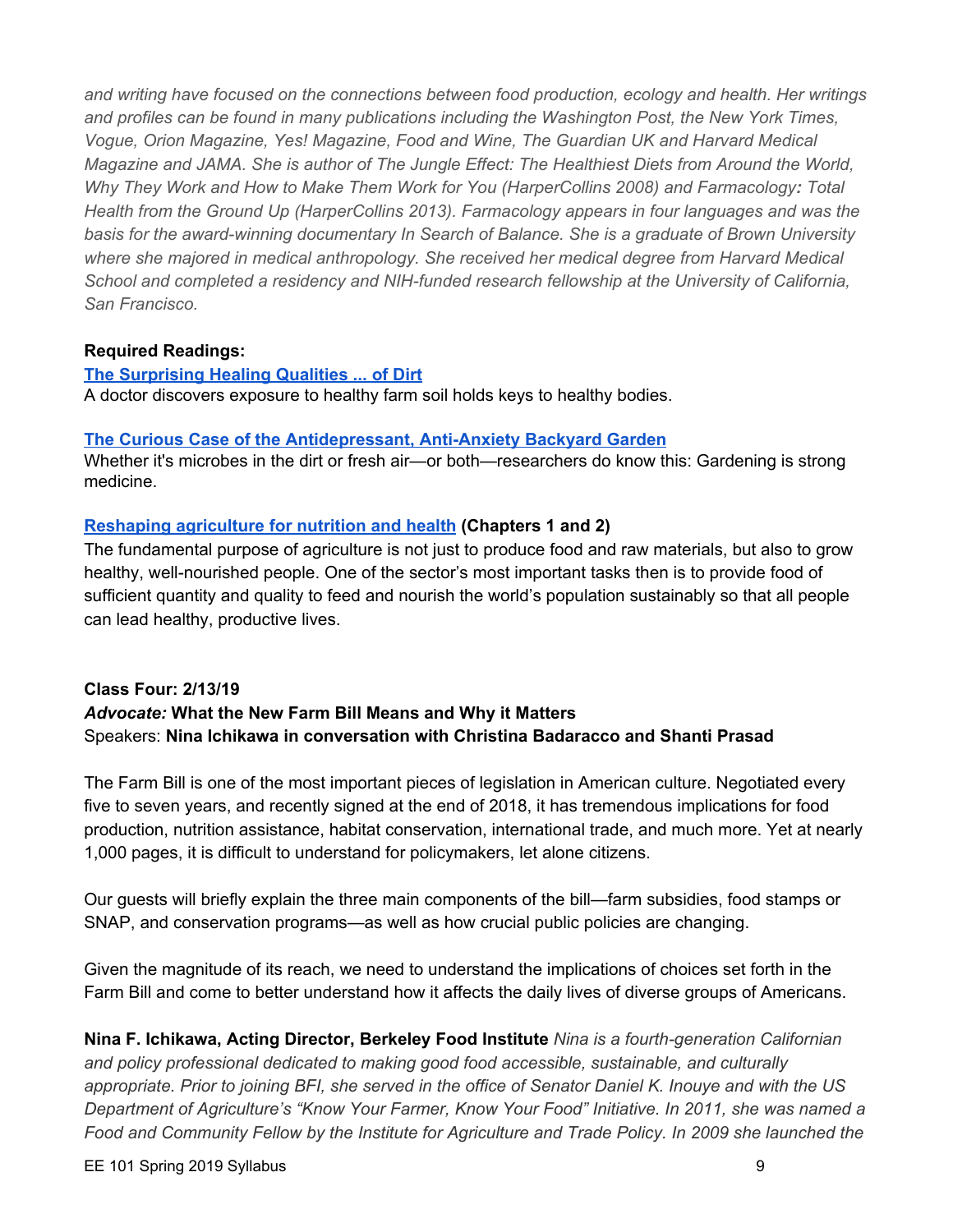*Food and Agriculture section for Hyphen magazine, and she has also written for Civil Eats, Grist, Al-Jazeera America, NBCNews.com, and Rafu Shimpo. Her writings on Asian American food and farming have been published in Amerasia Journal and Eating Asian America: A Food Studies Reader. Following research on sustainable food systems in rural Japan and Mexico, Nina received an MA in International Relations/Food Policy from Meiji Gakuin University and a BA in Interdisciplinary Studies/Food Policy from UC Berkeley.*

**Christina Badaracco** i*s a registered dietitian pursuing a career in nutrition to improve access to healthy and sustainable food and educate Americans about the connections between food and health. She is also particularly interested in researching the connections between diet, genetics, and health. Christina has done clinical nutrition research at the National Institutes of Health, menu planning and nutrition education at the Oakland Unified School District, and communications at the Environmental Protection Agency's Office of Water. She has also enjoyed contributing to children's gardens, farmers' markets, and a number of organic farms. She contributes monthly articles about nutrition to Soulful Insights and has consulted on two cookbooks for the TransAmerica Center for Health Studies. She also has experience testing and evaluating recipes and nutritional analyses for food delivery and meal kit companies. She loves to experiment with healthy recipes in the kitchen and share her creations to inspire others to cook. Christina completed her dietetic internship at Massachusetts General Hospital. She earned her Master of Public Health degree from the University of California, Berkeley. She graduated with a bachelor's degree in Ecology and Evolutionary Biology from Princeton University, after conducting her thesis on sustainable agriculture and energy in Kenya. She also received a certificate in Italian Language and Culture.*

*Shanti Prasad is Senior Policy Advocate at Alameda County Community Food Bank. She works in partnership with state and national coalitions to strengthen and protect policies that aim to end hunger,* poverty, and inequity. She holds a B.A. from UC Berkeley and an M.A. in Food Systems from New York *University and has worked in food policy advocacy and community organizing in the San Francisco Bay Area and New York City for the last ten years.*

#### **Required Readings:**

#### **The farm bill drove me insane by [Marion](https://www.politico.com/agenda/story/2016/03/farm-bill-congress-usda-food-policy-000070) Nestle**

America's top nutrition thinker tried to unpack the most important food law. It was a mistake.

#### **What is the [Farm](https://fas.org/sgp/crs/misc/RS22131.pdf) Bill**

The farm bill is an omnibus, multi-year law that governs an array of agricultural and food programs. Titles in the most recent farm bill encompassed farm commodity price and income supports, agricultural conservation, farm credit, trade, research, rural development, bioenergy, foreign food aid, and domestic nutrition assistance.

#### **Despite Small Wins, the New Farm Bill is a Failure of [Imagination](https://civileats.com/2018/12/13/despite-small-wins-the-new-farm-bill-is-a-failure-of-imagination/)**

Maintaining the status quo in the farm bill might feel like a victory to some, but long-time farm bill expert Dan Imhoff says it still won't support the kinds of agriculture we need most as the climate warms.

#### **Class Five: 2/20/19**

EE 101 Spring 2019 Syllabus 10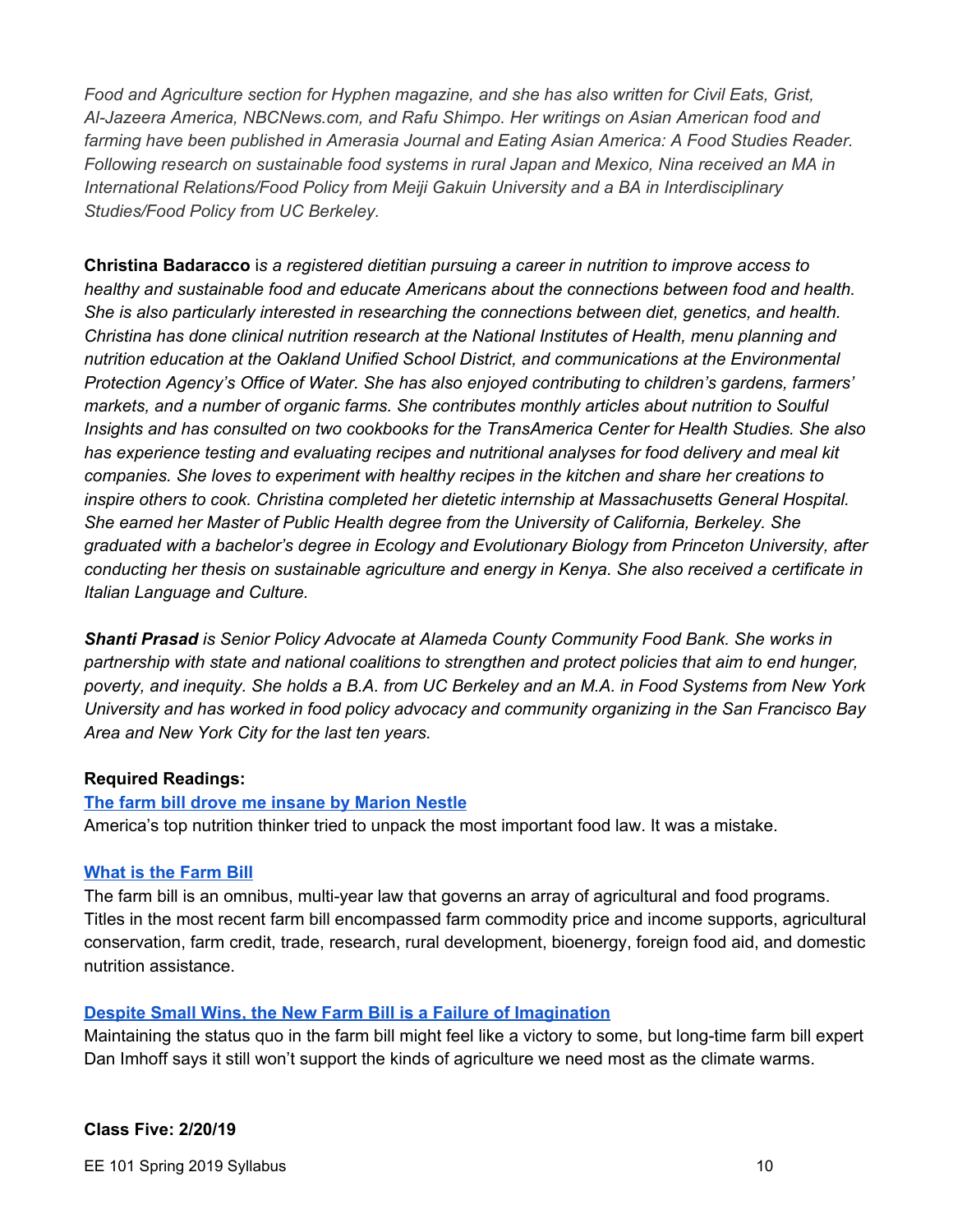## *Organize:* **Are Food Service Industry Careers Sustainable?** Speaker**: Danny Meyer, Founder and CEO, Union Hospitality Group**

We're used to hearing about sustainability as it relates to supply chains and food sources, humane farming, environmental impact, and packaging/plastics. But what about the sustainability of our industry's workforce? The restaurant industry employs about 14 million Americans—that's 10% of the nation's workforce. Restaurant careers provide opportunities for people of all backgrounds, education levels, and abilities—these jobs are a critical source of employment and mobility for so many. But is the work itself sustainable? How can we make it more so?

In his talk, Mr. Meyer will address current issues of wages and tipping, work/life balance issues in the industry; Discrimination and sexual harassment; USHG's 'Hospitality Included' initiative and consumer education and activism.

*Danny Meyer is the CEO of Union Square Hospitality Group and the founder of Shake Shack. Union Square Hospitality Group comprises some of New York's most beloved restaurants, including Union Square Cafe, Gramercy Tavern, The Modern, and more. Danny, his restaurants and chefs have earned an unprecedented 28 James Beard Awards, and Danny's recent personal achievements include the* Julia Child Award (2017) and his inclusion on the TIME 100 list of the Most Influential People in the *World (2015). Danny's first business book, Setting the Table (HarperCollins, 2006), a New York Times bestseller, examines the power of hospitality in restaurants, business and life. An active national leader* in the fight against hunger, Danny serves on the board of Share Our Strength and has long supported *hunger relief initiatives including City Harvest and God's Love We Deliver.*

#### **Required Readings:**

#### **The Tipping [Equation](https://www.nytimes.com/interactive/2018/03/11/business/tipping-sexual-harassment.html)**

At restaurants across America, servers calculate how far is too far, weighing harassing behavior against the tips they need to make a living wage.

Introduction to Forked, by Saru Jayaraman (pdf) available on bcourses

#### **Class Six: 2/27/19**

#### *Sow***: Seeds of Resistance and Deliciousness**

Speakers: Mark Schapiro and Charlotte Douglas

Sun. Soil. Water. Seed. These are the primordial ingredients for the most essential activity of all on earth: growing food. All of these elements are being changed dramatically under the pressures of corporate consolidation of the food chain, which has been accelerating just as climate change is profoundly altering the conditions for growing food. Mark Schapiro has researched and written a new book, *Seeds of Resistance*, that brings home what this corporate stronghold is doing to our daily diet, from the explosion of genetically modified foods to the rapid disappearance of plant varieties to the elimination of independent farmers who have long been the bedrock of our food supply. Charlotte Douglas, of the new seed company, [Row](https://www.row7seeds.com/) 7, co-founded by Chef Dan Barber, has created an innovative approach to breeding seeds for deliciousness. These two perspectives illuminate the corporate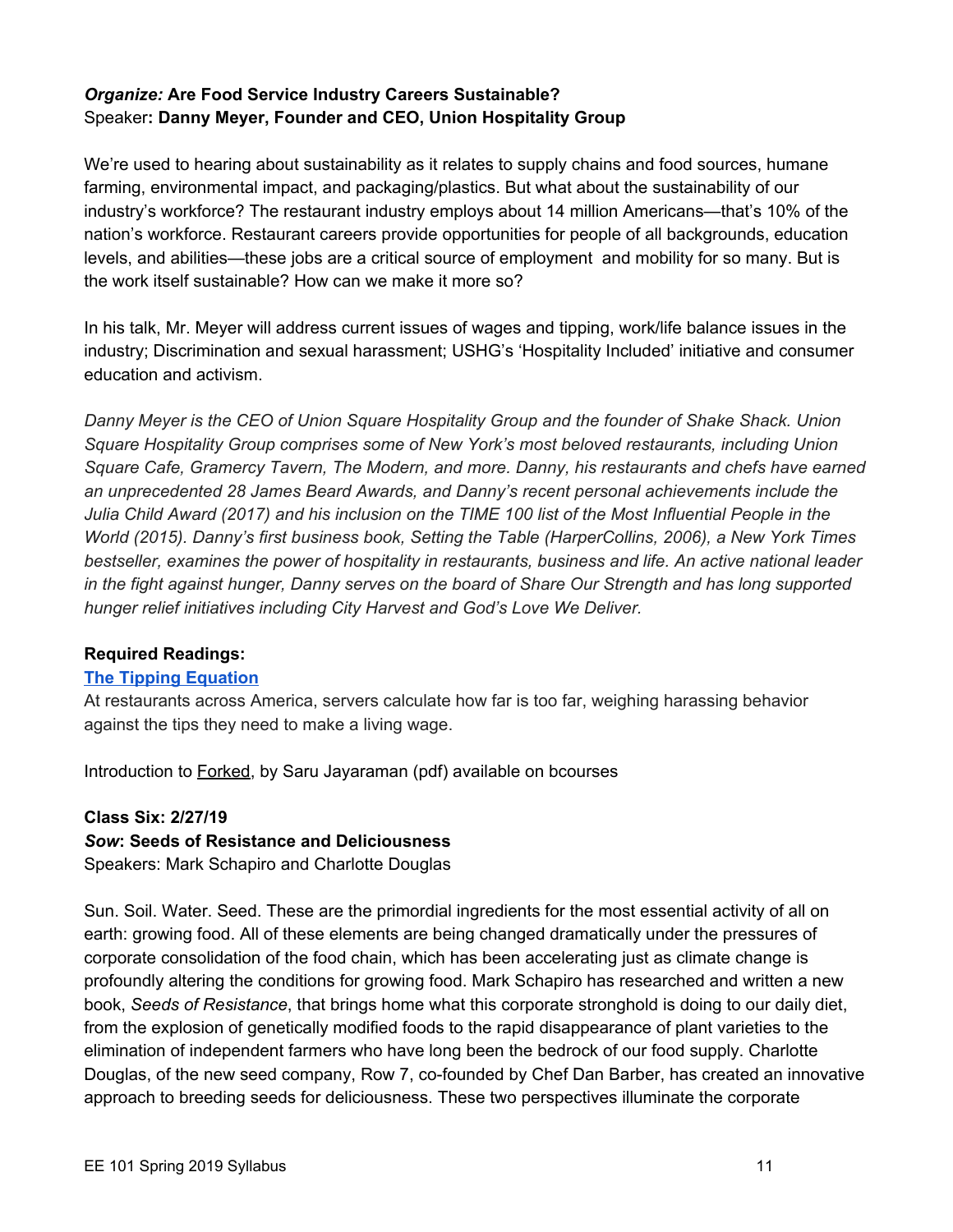consolidation of power in the food industry as well as entrepreneurial approaches to shifting that dynamic.

**Mark Schapiro** *has won numerous journalism prizes for his investigative work, including the duPont-Columbia University Award. He is the author of two widely praised books on urgent environmental issues, Carbon Shock and Exposed. His articles have been published in The Atlantic, Harpers, Mother Jones and The Guardian, and his documentary work has been featured on PBS's Frontline.*

**Charlotte Douglas** *is the Chief Operating Officer of Row 7 Seeds, founded in 2018. Row 7 is seed company built by chefs and breeders striving to make ingredients taste better before they ever hit a plate.*

## **Required Readings:**

SEEDS OF RESISTANCE: The Fight to Save Our Food Supply, by Mark Schapiro (pub: Skyhorse/Hotbooks, 2018). Chapter One (pdf) available on bcourses

Seed Librarians by Mark Shapiro (pdf) available on bcourses Excerpt from the Third Plate by Dan Barber (pdf) available on bcourses

## **Is Seed to Table the Next Big [Trend?](https://www.washingtonpost.com/lifestyle/food/is-seed-to-table-the-next-big-food-trend-one-top-chef-hopes-so/2018/02/26/7ebe708a-1b40-11e8-b2d9-08e748f892c0_story.html?utm_term=.b464ada338c3)**

Starting in the late fall and continuing through the winter, when gardens are dormant, the seed industry blossoms. So when I heard about another seed company — launched by no less than star chef Dan Barber of New York's celebrated Blue Hill at Stone Barns — my first thought was: Do we need another one?

## **Class Seven: 3/06/19** *Grow:* **Pathogens, Chemicals, and the Fragile Future of the Strawberry Industry** Speaker**: Julie Guthman, PhD**

The early twentieth century appearance of the soil pathogen *Verticillium dahliae* in California strawberry production brought an entire assemblage of institutions, innovations, and practices into being. Together, these made for a highly profitable strawberry industry and near year-round consumption of affordable berries. But several of the key ingredients of the industry's success – plant breeding, soil fumigation, coastal land, and abundant, cheap labor have morphed into a set of interlocking threats, particularly with tighter regulatory restrictions on soil fumigants and the appearance of more virulent pathogens. These threats portend major changes in strawberry production, especially because they are so entangled. Professor Guthman's talk will describe this co-evolution and discuss why ecologically sustainable strawberry production remains elusive.

**Julie Guthman** *received her PhD in geography at the University of California at Berkeley. (A little known fact is that she also received an MBA from Berkeley). She is currently a professor of social sciences at the University of California at Santa Cruz where she teaches courses primarily in global political economy and the politics of food and agriculture. Professor Guthman has published extensively on contemporary efforts to transform how food is produced, distributed, and consumed, with a particular focus on voluntary food labels, community food security, farm-to-school programs, and the race, class*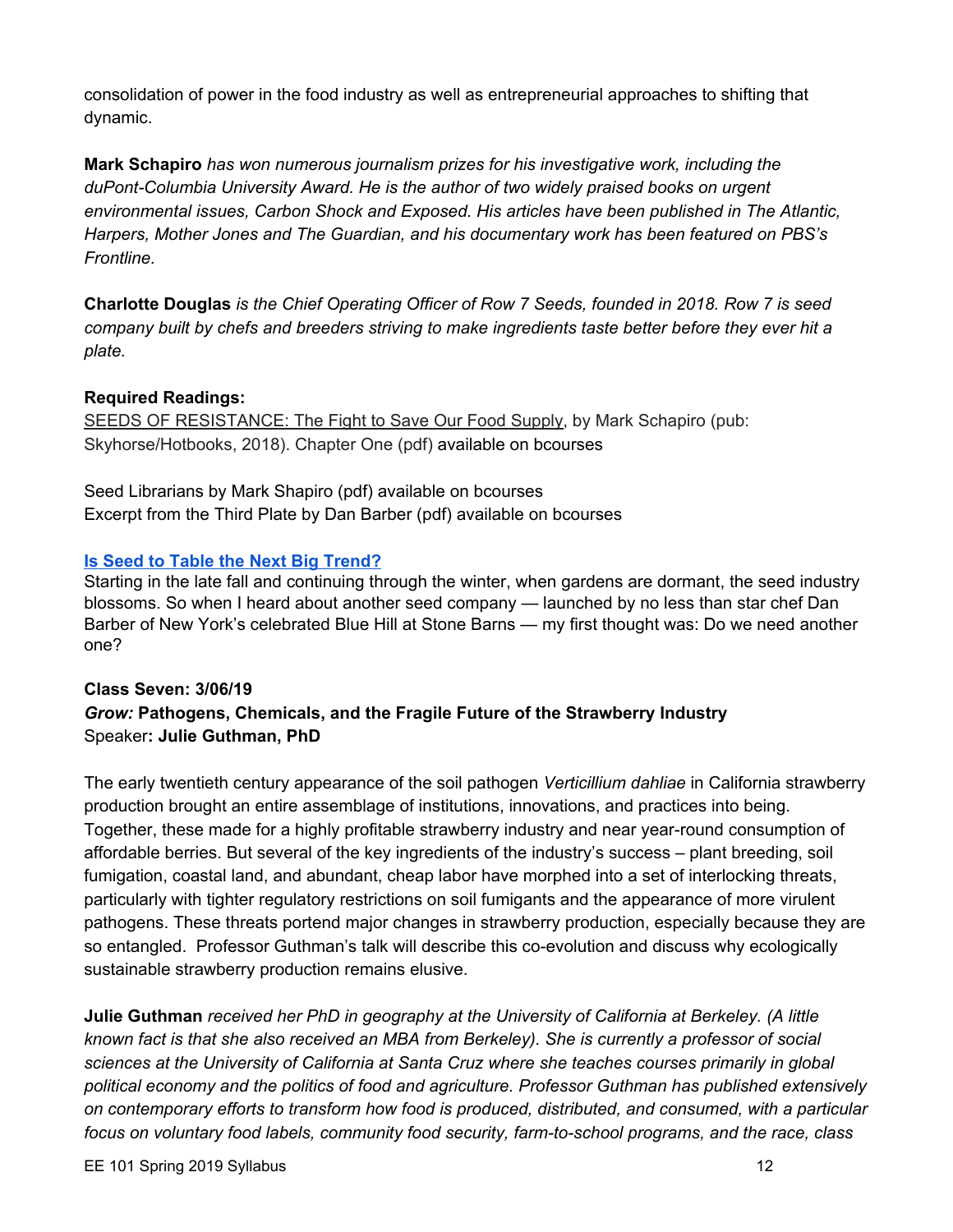*and body politics of "alternative food." She is best known for challenging the taken-for-granted approaches of the food movements, with such provocative titles as "How Michael Pollan made me want to eat Cheetos", first published in the journal Gastronomica and then re-published in the Utne Reader. Her publications also include two multi-award winning books: Agrarian Dreams: the Paradox of Organic Farming in California, now out in its second edition, and Weighing In: Obesity, Food Justice, and the Limits of Capitalism, as well as an edited volume with Alison Alkon, The New Food Activism: Opposition, Cooperation, and Collective Action. Her new book on which she will be speaking, Wilted: Pathogens, Chemicals, and the Fragile Future of the Strawberry Industry will be out in summer 2019. She is the recipient of the 2015 Excellence in Research Award from the Agriculture, Food and Human Values Society and fellowships from the John R. Simon Guggenheim Foundation and the Radcliffe Institute for Advanced Study at Harvard. Her current research is examining how the Silicon Valley tech sector is aiming to address the food system's grand challenges.*

## **Required Readings**:

## **Healthy to eat, unhealthy to grow: Strawberries embody the [contradictions](https://theconversation.com/healthy-to-eat-unhealthy-to-grow-strawberries-embody-the-contradictions-of-california-agriculture-86907) of California [agriculture](https://theconversation.com/healthy-to-eat-unhealthy-to-grow-strawberries-embody-the-contradictions-of-california-agriculture-86907)**

Agricultural abundance is a pillar of the California dream. In 2016 the state turned out more than [US\\$45](https://www.cdfa.ca.gov/statistics/) [billion](https://www.cdfa.ca.gov/statistics/) worth of meat, milk and crops.

## **[Strawberry](https://thebreakthrough.org/index.php/journal/no.-9-summer-2018/strawberry-fields-forever) Fields Forever?**

When Soil Muddies Sustainability

## **Class Eight: 3/13/19**

## *Reimagine:* **Taking Action on Diversity and Inclusion in the Food Industry**

Speakers**:** Samin Nosrat and Shakirah Simley

People of color and women are the foundation behind food production, harvesting, and preparation. However, from farmers to top chefs the face of food and agriculture is seldomly represented by them. Samin Nosrat and Shakirah Simley bring their experiences navigating this issue and share their passion and strategies for manifesting a food and agricultural space that is more inclusive and just. Nosrat's Netflix adaptation of her James Beard-award-winning cookbook titled **Salt Fat Acid Heat** is a vivid and beautiful representation of the diversity of individuals that are behind both home cooking and high-quality market products. Simley's broad range of experiences across the food sector as a business owner, advocate, leader, and community organizer was recognized by Zagat's 30 under 30 in 30 in 2013. Together, they will share their insights and journeys, and will help us frame actions we can take towards developing a more just, inclusive, and equitable food system.

**Samin Nosrat** *As an undergraduate studying English at UC Berkeley, Samin took a detour into the kitchen at Chez Panisse restaurant that's happily determined the course of her life and career. Since* 2000, she's pursued her twin passions of food and words with equal vigor, aiming to create work that *inspires, creates community, and raises cultural, social and environmental awareness. Samin learned* to cook at Chez Panisse, in Italy alongside Benedetta Vitali and Dario Cecchini, and at (the no longer *existing) Eccolo in Berkeley. She studied poetry with Bob Hass, Shakespeare with Stephen Booth, and journalism with Michael Pollan. Alice Waters and farmer Bob Cannard taught her more about land stewardship than anyone else. Her first book is the New York Times Bestselling, James Beard Award-winnin[g](http://amzn.to/29KjmHa)* Salt, Fat, Acid, Heat: [Mastering](http://amzn.to/29KjmHa) the Elements of Good Cooking*, which is illustrated by*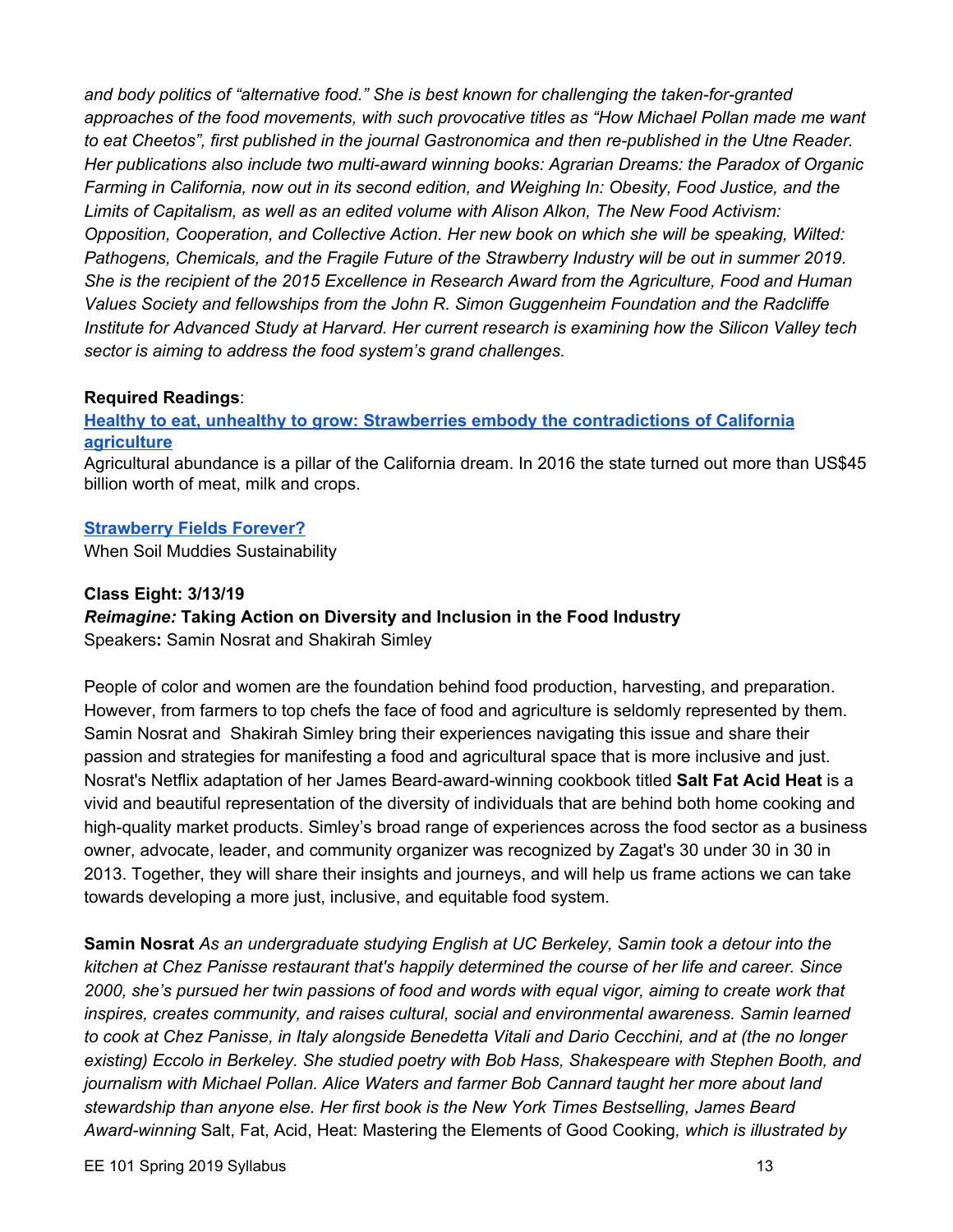*the inimitable Wendy [MacNaughton](http://www.wendymacnaughton.com/). A documentary series based on the book is now streaming o[n](http://www.netflix.com/saltfatacidheat) [Netflix.](http://www.netflix.com/saltfatacidheat) She is also one of five food columnists for the New York Times [Magazine](https://query.nytimes.com/search/sitesearch/?action=click&contentCollection®ion=TopBar&WT.nav=searchWidget&module=SearchSubmit&pgtype=sectionfront#/samin+nosrat/).*

**Shakirah Simley** *is a writer, community organizer, and recovering New Yorker living in SF. She is a 2017 Fellow for the Stone Barns Center for Food and Agriculture, former Community Director for Bi-Rite and its Family of Businesses, and is the co-founder of Nourish|Resist, a multiracial organizing collaborative dedicated to using food spaces and people as tools for collective resistance. She currently works for the City and County of San Francisco, leading community and economic development in the city's Bayview-Hunters Point neighborhood.*

## **Required Readings**

Salt Fat Acid Heat [Netflix](https://www.netflix.com/title/80198288) trailer

## **Class Nine: 3/20/19** *Connect:* **The Chef-Farmer Partnership** Speakers: **Alice Waters** and **Bob Cannard**

Thirty years ago Alice Waters and Bob Cannard formed a collaboration that has influenced and inspired several generations of chef and farmers and has served as a conduit for learning and understanding about the meaning of "local food" and "farm-to-table" for millions of eaters. The vitality of this direct connection has shaped a style of cuisine that continues to inspire the organic food movement and the values of honesty, simplicity, reciprocity and transparency. Bob and Alice will share how their philosophies take form in the practice of their businesses and livelihoods and how they envision the transformation of the food system.

**Alice Waters** *has been the standard-bearer of a global food-movement that has brought organic,* healthy food back to a convivial dining table for nearly fifty years. At the heart of her work has been a *set of defining values that have guided her approach, choices and perspective. In this conversation with her long-time farming collaborator, she shares her thoughts and visions for the future of food.*

**Bob Cannard** *has been farming sustainably for 30 years, providing produce to Alice Waters' Chez Panisse restaurant in Berkeley. Growing up in the commercial nursery business, he has since developed the natural process approach to agriculture that's used at Green String Farm in Petaluma. He has long been an important member and teacher of the sustainable food and beyond organic movement in Northern California.*

## **Required Readings:**

#### **Wendell Berry's The [Unsettling](https://www.asu.edu/courses/aph294/total-readings/berry--%20unsettlingofamerica.pdf) of America:**

From: Berry, Wendell. The Unsettling of America; Culture & Agriculture. San Francisco: Sierra Club Books: 1977.

**The Soil [Story:](https://thecarbonunderground.org/the-carbon-underground-president-larry-kopald-narrates-the-soil-story/)** Please watch a short educational video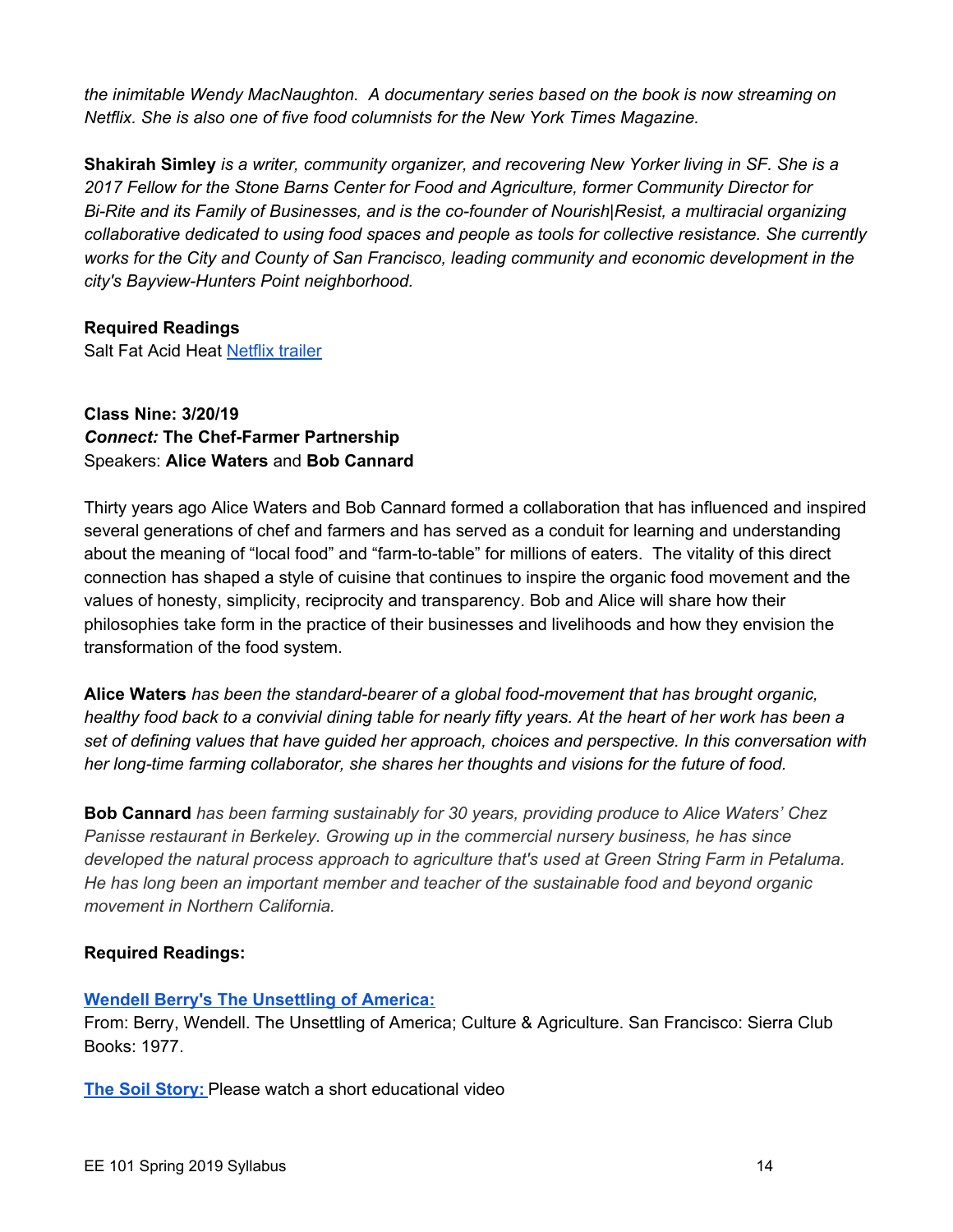## **Ten Things to Know about [California's](https://www.nytimes.com/slideshow/2016/11/14/t-magazine/food/chez-panisse-alice-waters-amanda-marsalis-photos/s/14tmag-chez-panisse-slide-IFX7.html) Iconic Chez Panisse**

Amanda Marsalis, photographer/director, explores the world of Chez Panisse during a photo shoot for Edible Schoolyard Project, the chef and activist Alice Waters's one-acre garden at Martin Luther King Jr. Middle School in Berkeley.

## **Epitaph to a Peach, LA Times, Mas [Masumoto](http://articles.latimes.com/1987-08-16/opinion/op-1656_1_sun-crest-peach)**

This season we are seeing not only the death of a peach variety but also the continuing death of the family farmer; the gradual extinction of a breed and a livelihood, a fruit no longer valued and a way of life no longer valid. Along with these perished our window into a world where hard work was honestly rewarding, a labor that truly produced life and gave it a flavor.

#### **3/27/19**

Spring Break: No Class Meeting

## **Class Ten: 4/3/19** *Discern:* **Representation Matters in Food Media** Speakers**: Naomi Starkman in conversation** with **Soleil Ho** and **Stephen Satterfield**

How does one become an informed and enlightened eater? With competing values and commercial and political interests influencing the news we read, how do we sort through and choose trustworthy sources of information in the media? Who owns the media space and what stories are being told about food, and by whom? And what stories are not being told? Whose voices are being heard and whose are not? This group of food editors, writers and thinkers will share with you their sources, storytelling, and survival techniques for navigating an increasingly complex media environment.

Soleil Ho is a graduate from Grinnell College and has been writing about food and culture since 2010. Before coming to the San Francisco Chronicle, she was a freelance writer, chef, and the host of the *Racist Sandwich podcast, which tackled the myriad ways food could intersect with race, class, and gender. She is also co-writer on a graphic novel on entomophagy, culinary mentorship, and queer romance called MEAL.*

**Stephen Satterfield** *is a food writer, publisher, entrepreneur, public speaker, event and multimedia producer. He is the founder of Whetstone Magazine, a seasonal publication on food origins, culture and culinary anthropology, and also the founder of Whetstone Media, a multi-platform, multimedia company producing both original and commissioned content dedicated to telling the story of food. Prior to his career in media, he worked for more than a decade as a manager and sommelier at fine restaurants nationwide.*

Naomi Starkman is the founder and the editor-in-chief of Civil Eats. She was a 2015-16 John S. Knight *Journalism Fellow at Stanford. Naomi co-founded the Food & Environment Reporting Network (FERN) and has worked as a media consultant to Consumer Reports, Newsweek, The New Yorker, Vanity Fair, GQ, and WIRED magazines. After graduating from law school, she served as the Deputy Executive Director of the City of San Francisco's Ethics Commission. Naomi is an avid organic gardener, having worked on several farms.*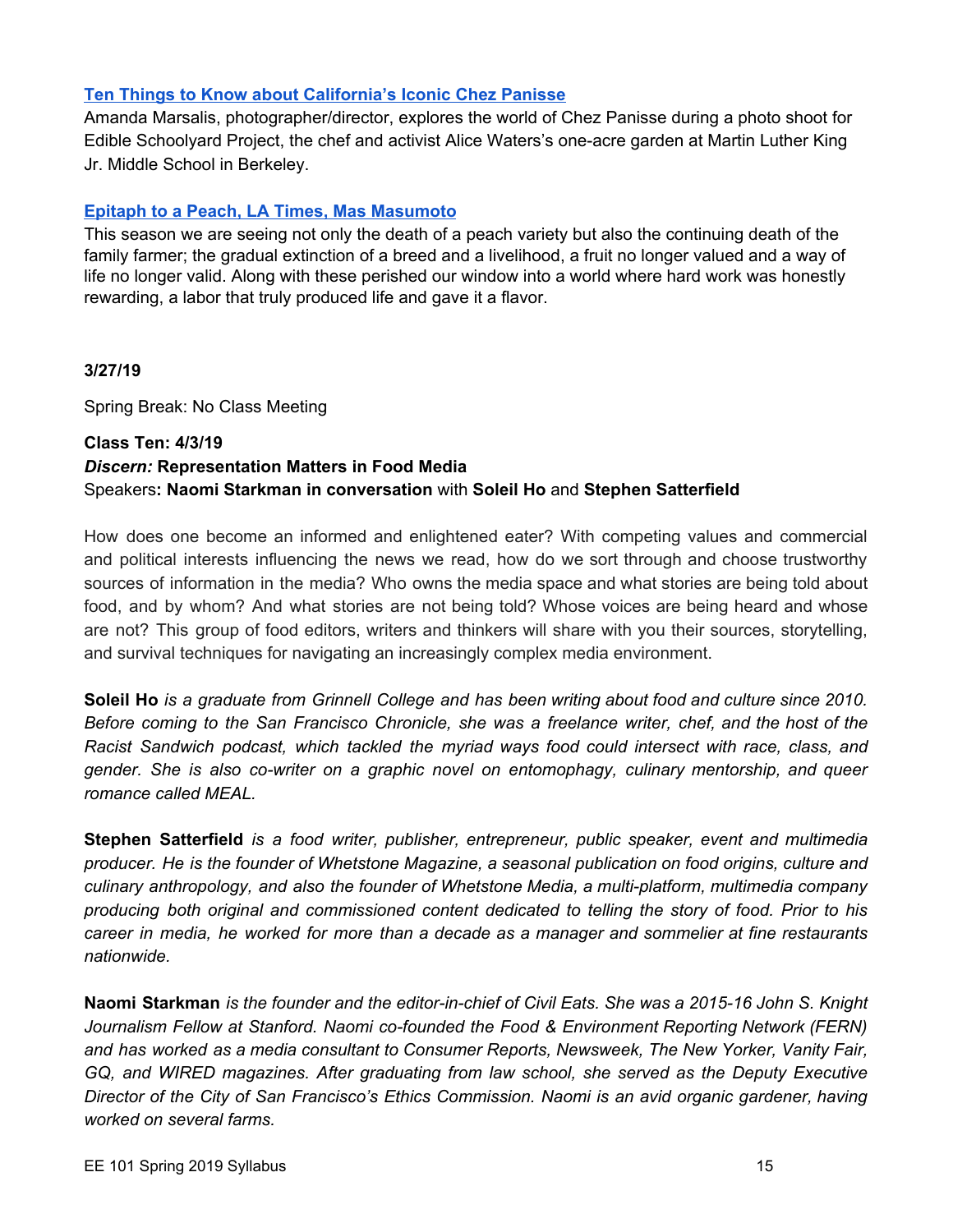Luz Calvo received their PhD in the History of Consciousness at UC Santa Cruz also holds an MA in *Political Science (UCLA) and AB in Politics (Princeton University). Dr. Calvo teaches courses in Latino/a Studies, Gender and Sexuality Studies, Food Justice, and Ethnic Studies. Their current research focuses on decolonization. Dr. Calvo, along with their partner, Dr. Catriona R. Esquibel (SFSU), is the author of Decolonize Your Diet: Plant Based Recipes for Health and Healing (Arsenal Pulp Press, 2015).*

#### **Required Readings:**

#### **Our Best Food [Justice](https://civileats.com/2018/12/27/our-best-food-justice-stories-of-2018/) Stories of 2018**

From Black churches working with farmers to #Metoo change agents and fast food worker organizers, here are the stories that brought justice to the forefront of our reporting this year.

#### **Why We Can't Talk [About](https://civileats.com/2017/06/27/why-we-cant-talk-about-race-in-food/) Race in Food**

Writers shine a light on relentless, coordinated efforts by internet trolls to silence race analysis in food writing.

## **E58: ERASING BLACK [BARBECUE](http://www.racistsandwich.com/episodes/2018/9/11/e58-erasing-black-barbecue-w-johnny-walker-adrian-miller-daniel-vaughn-and-brent-juan-reaves) (W/ JOHNNY WALKER, ADRIAN MILLER, DANIEL VAUGHN AND BRENT & JUAN [REAVES\)](http://www.racistsandwich.com/episodes/2018/9/11/e58-erasing-black-barbecue-w-johnny-walker-adrian-miller-daniel-vaughn-and-brent-juan-reaves)**

Over the past several years, joints like Franklin Barbecue in Austin have commandeered the barbecue narrative, and mainstream food media have fallen over themselves to give Aaron Franklin and Central Texas pitmasters like him their spotlight — largely ignoring the regional diversity of barbecue in Texas (and across the South) and ultimately erasing the Black and Brown folks who created it and built its legacy.

#### **Optional Reading**

#### **E59: TIKKA [MASALA](http://www.racistsandwich.com/episodes/2018/10/8/r1ckqbd7ulm7i1ivvu16q566mizjof) IS A SCAM (W/ AHMED ALI AKBAR)**

Soleil sits down with podcast producer [Ahmed](https://twitter.com/radbrowndads) Ali Akbar (of See Something, Say Something fame) to talk all about Pakistani food: what makes it unique, why it often shares menu space with popular Indian-ish dishes like chicken tikka masala, and where to find it.

#### **Michael [Twitty's](https://afroculinaria.com/2017/10/26/the-text-of-the-jacques-pepin-lecture-at-boston-university/) Jacque Pepin Lecture**

The [Cooking](https://www.amazon.com/Cooking-Gene-Journey-American-Culinary/dp/0062379291) Gene is about my search for Michael Twitty's food roots and family routes during the first 250 odd years of American history.

#### **E64: [TORONTO](http://www.racistsandwich.com/episodes/2018/12/25/e64-toronto-truths-with-foodies-of-colournbsp) TRUTHS (W/ FOODIES OF COLOUR)**

Producer TK Matunda sits down with four Foodies of Colour to unpack what's going on in Toronto's food scene.

#### **Dining in the Era of [Kaepernick](https://civileats.com/2016/10/26/bringing-race-to-the-table/)**

Is dining the final frontier of American racism? This chef says yes.

#### **I'm a Black Food [Writer.](https://www.chefsfeed.com/stories/591-i-m-a-black-food-writer-here-s-why-we-need-more-like-me) Here's Why We Need More Like Me**

On the power of representation, and its ability to illuminate a shared history.

EE 101 Spring 2019 Syllabus 16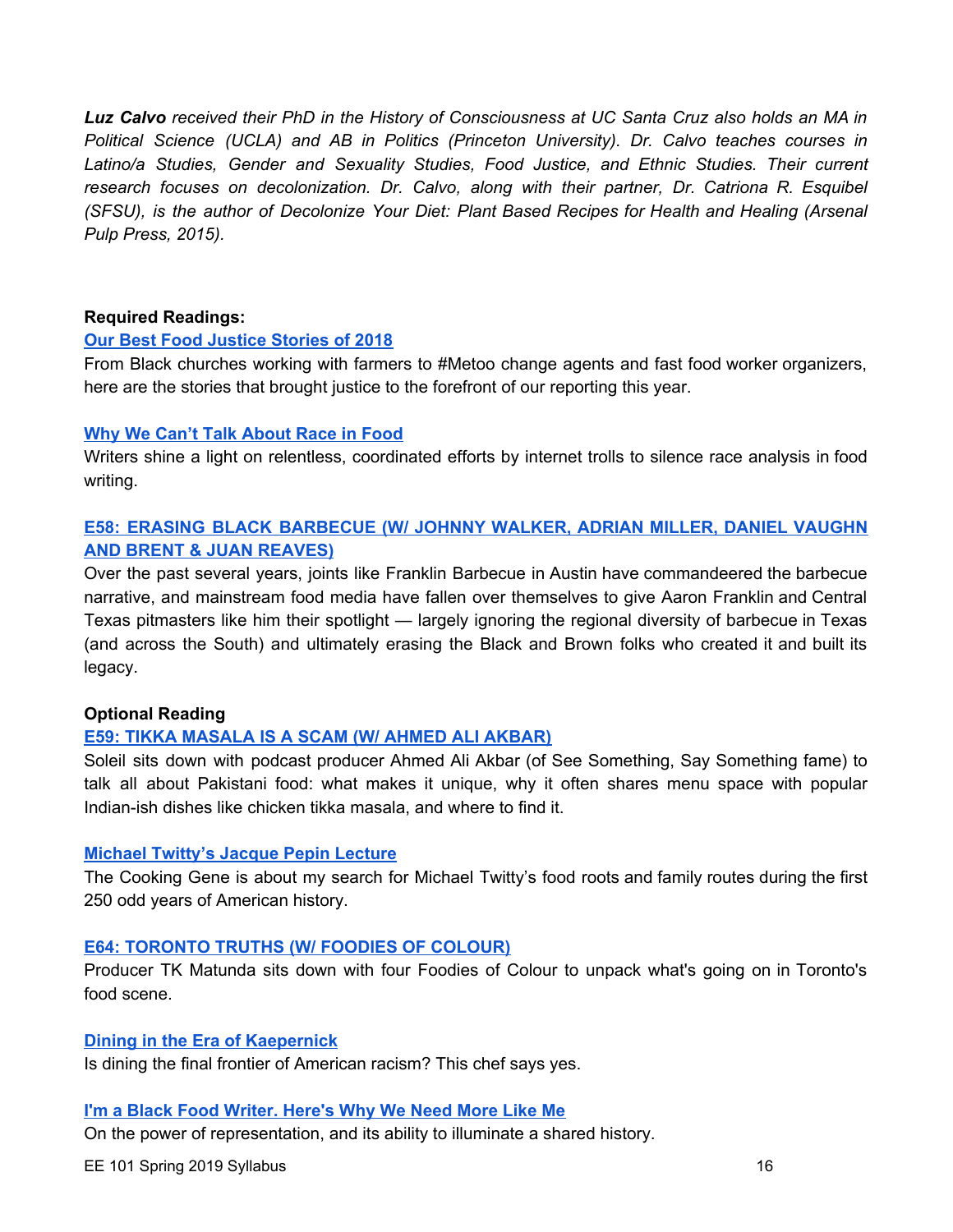## **Class Eleven: 4/10/09** *Experience:* **Learning and Knowing Food Systems** Speakers: **Fabrizia Lanza and Carolyn Federman**

Given that we better understand that changes to the food system can be the most significant individual lever we have in addressing rising temperatures on our planet, how can we best educate others about the need and opportunity to transform the food system? This class will showcase three innovators who have developed exciting and effective educational programs aimed at food systems awareness and change.

**Fabrizia Lanza** *is Director of the Anna Tasca Lanza School in Sicily, She brings the joys and knowledge of Sicilian food and culture into people's lives around the world. Born in Palermo in 1961, Fabrizia grew up being part of the renowned Tasca family of vignerons which meant immersion into the food and wine world from birth. In addition to wine, the estate produces cheese, fresh pasta, poultry, lamb, extra-virgin olive oil and an enormous variety of fruit and vegetables, naturally instilling Fabrizia with the sensory satisfactions of farm to table.*

From the age of 18, Fabrizia flew north, spending time in France and Italy to experience other worlds and to study. With a degree in Art History, she worked for 25 years in museums and as an art curator, ultimately directing two museums in Feltre. In 2006, at the age of 45, Fabrizia decided to join her mother Anna's venture and return to Sicily. Not only would she be closer to her family and reconnect *with Sicilian food and its environment, but her skills and creativity would flourish. In 2010 Fabrizia became director of the School and continues to build on Anna's magnificent legacy. She travels regularly to the United States of America promoting Sicilian food, and has been published two books: Olive, A Global History published in 2011 and Coming Home to Sicily (co-authored with former Gourmet magazine editor Kate Winslow) in 2014. Fabrizia also promotes Sicilian food practices and traditions through video documentation. Amuri: The Sacred Flavors of Sicily is a 37 minute documentary that explores Sicilian food histories in danger of extinction. Under Fabrizia's direction, the School's teaching program has been extended through Cook the Farm where the truly food passionate spend ten-weeks at the School exploring the gaps between eating, cooking and farming and understanding food from the global, Mediterranean and Sicilian perspectives.*

**Carolyn Federman** *has worked in food education for more than 15 years. Before founding the Charlie Cart Project in 2014, Carolyn led Alice Waters' Edible Schoolyard Project, developed programming with the Jamie Oliver Foundation, co-founded the Berkeley Food Institute, and co-produced UC Berkeley's Edible Education course with Michael Pollan. She is the author of New Favorites for New Cooks, 50 Delicious Recipes for Kids to Make, (TenSpeed Press, 2018), a cookbook for kids 8 and up, based on children's favorites from the Charlie Cart Project curriculum.*

#### **Required Readings**

**Italian Identity in the Kitchen by Massimo Montanari.** Chapters: Preservation and Renewal of Alimentary Identities AND Macaroni-eaters: How a National Stereotype Arose, (pdf) available on bcourses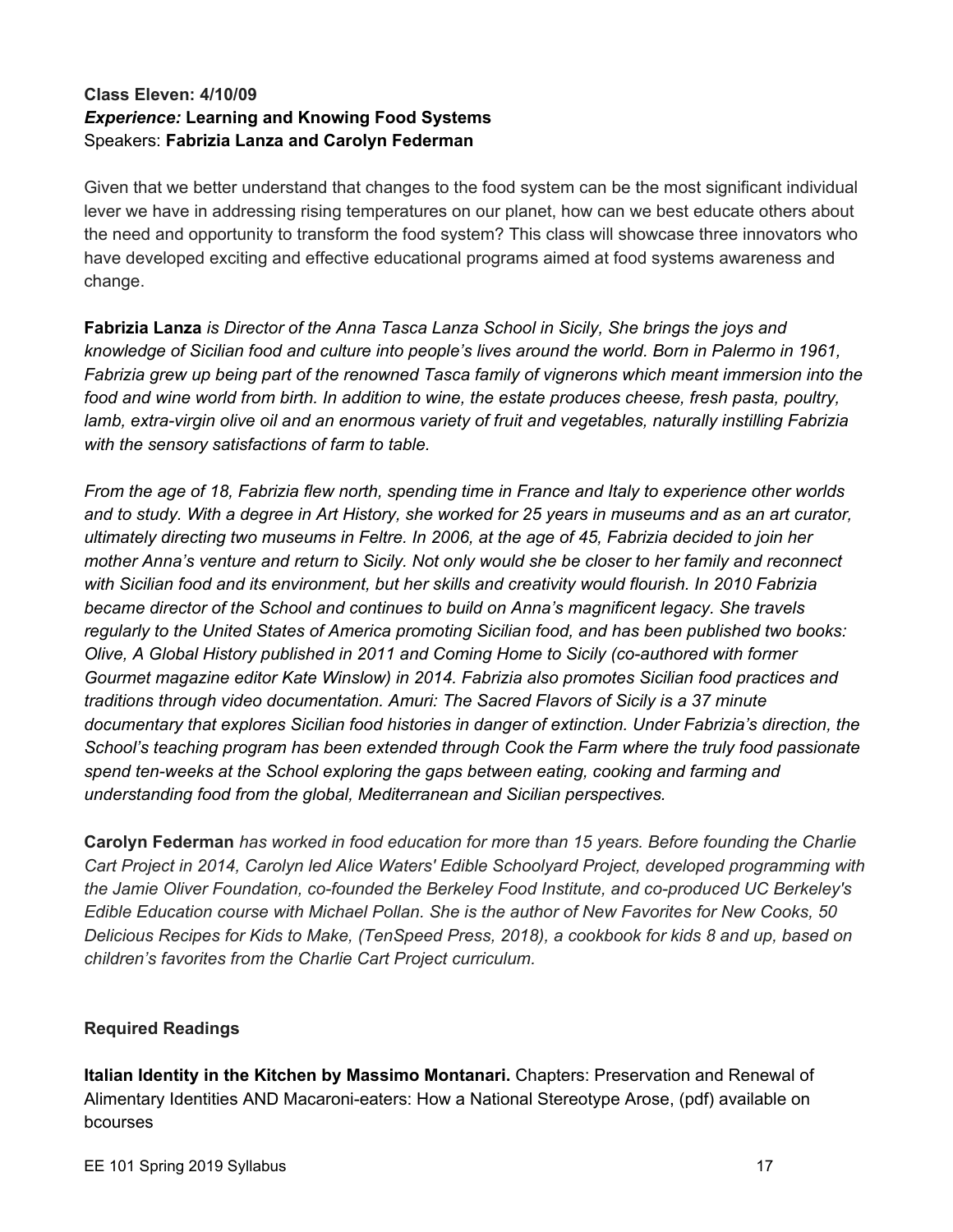#### **Cook the Farm [Podcast](https://www.annatascalanza.com/ctf-podcast/)**

Collection of 5 short "episodes" from Anna Tasca Lanza School

## **Class Twelve 4/17/18** *Innovate:* **Food Systems Entrepreneurship** Speakers: Will Rosenzweig with special guests

Technology and venture capital have flooded into the food and agriculture sectors in the past couple of years, generating a food-tech revolution of sorts. From meal delivery to vertical farming, plant-based analogs to cultured meat created in laboratories, from blockchain to big data, almost every aspect of the food industry is being touched by the hands and wills of silicon valley entrepreneurs and venture capitalists. How are these innovations changing food as we know it? How do the values and actions of these businesses cohere or conflict with the vision of a sustainable, healthy and just food system? Are there unintended consequences for this push for food-tech at scale?

**Required Readings** (to be determined based on class interests)

**Class Thirteen 4/24/18** *Harvest & Reflect:* **Class Summary and the Future of the Food Movement** Speaker: **Michael Pollan** (invited)

In this final class meeting, we retrace our steps, examining connections, patterns, tensions and contradictions that have emerged from the diverse perspectives presented throughout the semester. We frame our outstanding questions and enter into conversation with special guest experts.